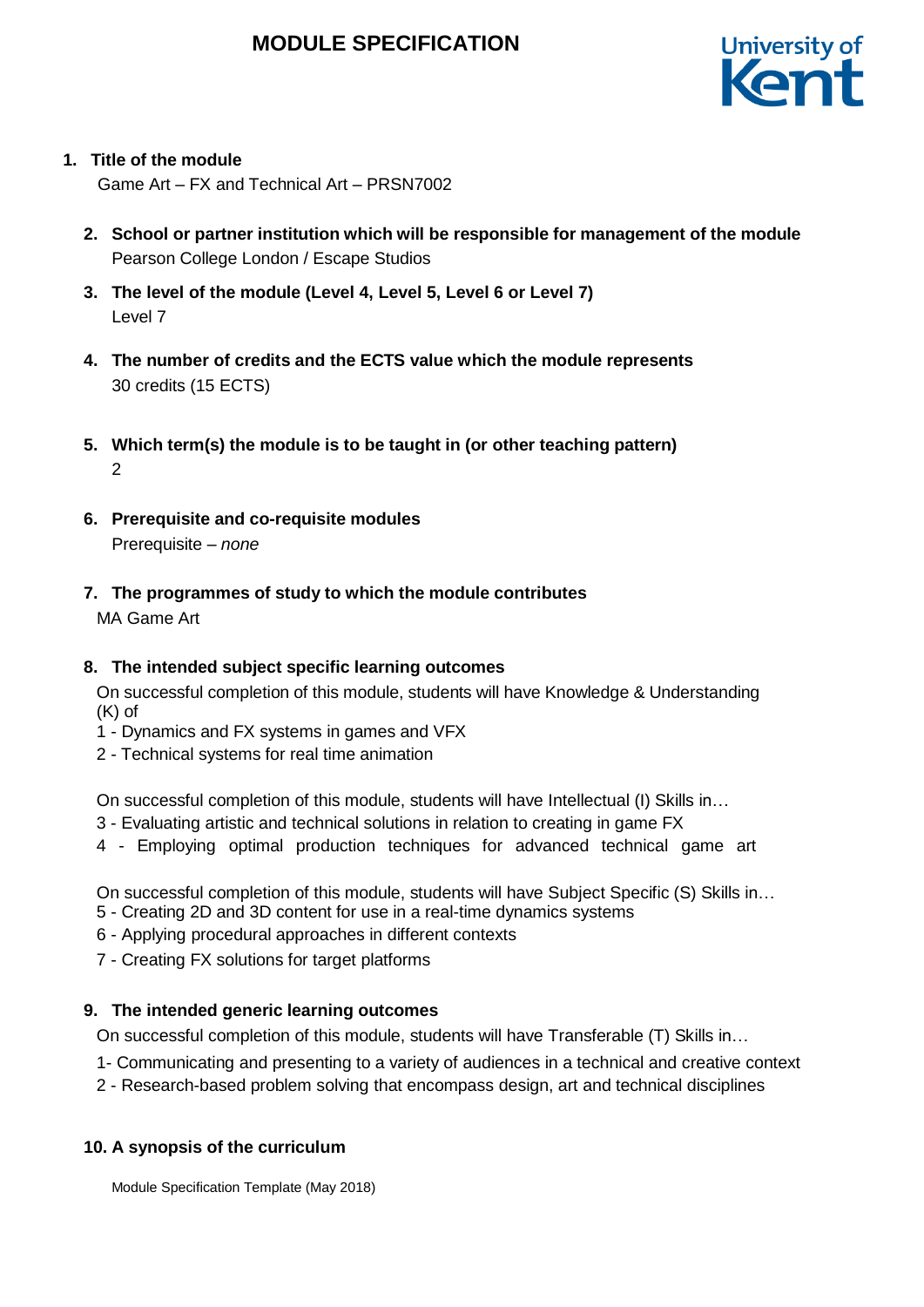## **MODULE SPECIFICATION**



To develop students understanding of the technical art process in Video Games and create interactive content in a group project.

Outline syllabus:

- Dynamics for Games
- Animation tools
- Materials for FX
- Procedural tools

#### **11. Indicative Reading List**

See the "MA Game Art - Indicative Reading List" document for extensive readings that will form the basis of the programme. Specific readings will be assigned to students based on their progression through the programme and their individual learning goals.

#### **12. Learning and Teaching Methods**

Students taught through direct instruction and supervision of tutors and thorough dedicated online resources in the VLE. Tutors also support practical work and self-directed study.

| <b>Total Study Hours:</b> | 300 hours    |
|---------------------------|--------------|
| Self-Directed:            | c. 80 hours  |
| Studio:                   | c. 120 hours |
| Skills sessions:          | c. 100 hours |

#### **13. Assessment methods**

13.1 Main Assessment Methods

The module is assessed through 100% coursework.

#### **Assignment 1 – Product (60%)**

This assessment requires the student to explore the technical aspects of creating FX simulations for games, refining virtual environments via the introduction of FX elements and utilise many approaches in order to create real time FX that meet the desired visual outcomes as specified in the brief whilst being efficient.

#### **Assignment 2 – Presentation (40%)**

The assessment requires the student to present their work in a professional context. The aim is to provide detailed insight into the tools and techniques they are learning as well as the creative and technical decisions that they make. It is expected that the student will provide some critical analysis of their own work in the context of current and emerging theory and practice and draw some conclusions from it. The presentation should be approximately 20 minutes in length.

#### 13.2 Reassessment methods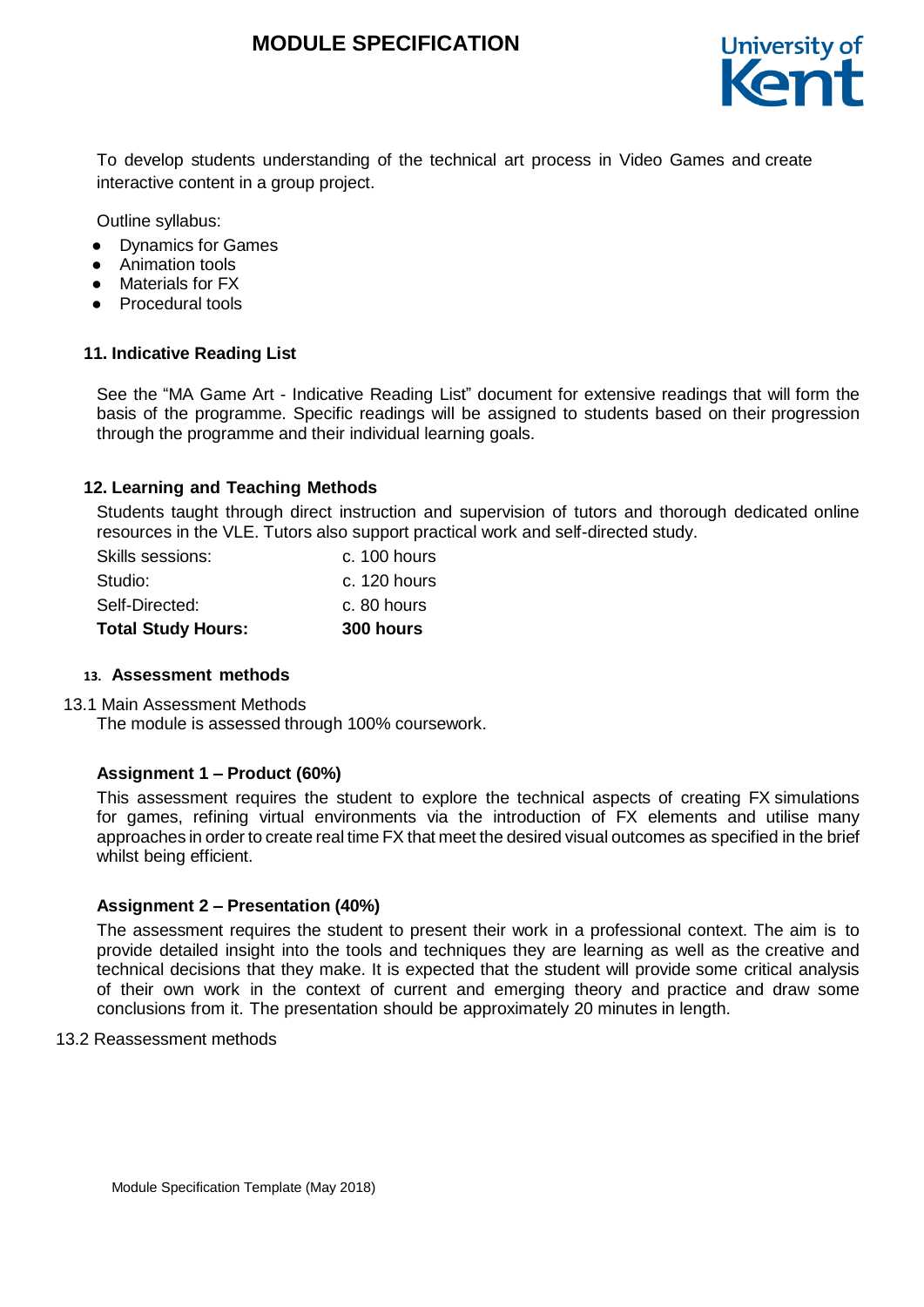# **MODULE SPECIFICATION**



| $1 + 1$ map of modalo loarning outpoined |     |     |     |     |     |     |     |     |     |
|------------------------------------------|-----|-----|-----|-----|-----|-----|-----|-----|-----|
| <b>Module learning</b><br>outcome        | 8.1 | 8.2 | 8.3 | 8.4 | 8.5 | 8.6 | 8.7 | 9.1 | 9.2 |
| Learning/ teaching<br>method             |     |     |     |     |     |     |     |     |     |
| <b>Skills Sessions</b>                   | X   | X   | X   | X   | X   | X   | X   | X   | X   |
| <b>Studio</b>                            | X   | X   | X   | X   | X   | X   | X   | X   | X   |
| Self-Directed                            | X   | X   | X   | X   | X   | X   | X   | X   | X   |
| <b>Assessment method</b>                 |     |     |     |     |     |     |     |     |     |
| Product                                  | X   | X   | X   | X   | X   | X   | X   | X   | X   |
| Presentation                             | X   | X   | X   | X   |     |     |     | X   | X   |

## **14. Map of module learning outcomes**

#### **15. Inclusive module design**

.

The Collaborative Partner recognises and has embedded the expectations of current equality legislation, by ensuring that the module is as accessible as possible by design. Additional alternative arrangements for students with Inclusive Learning Plans (ILPs)/declared disabilities will be made on an individual basis, in consultation with the relevant policies and support services.

The inclusive practices in the guidance (see Annex B Appendix A) have been considered in order to support all students in the following areas:

- a) Accessible resources and curriculum
- b) Learning, teaching and assessment methods

#### **16. Campus(es) or Centre(s) where module will be delivered:**

Pearson College London / Escape Studios

#### **17. Internationalisation**

Computer animation is by its nature an international discipline, and learning resources, materials and directed learning will include resources, examples and case studies from across the world.

#### **18. Partner College/Validated Institution:**

Pearson College London / Escape Studios

#### **19. University School responsible for the programme:**

School of Engineering and Digital Arts